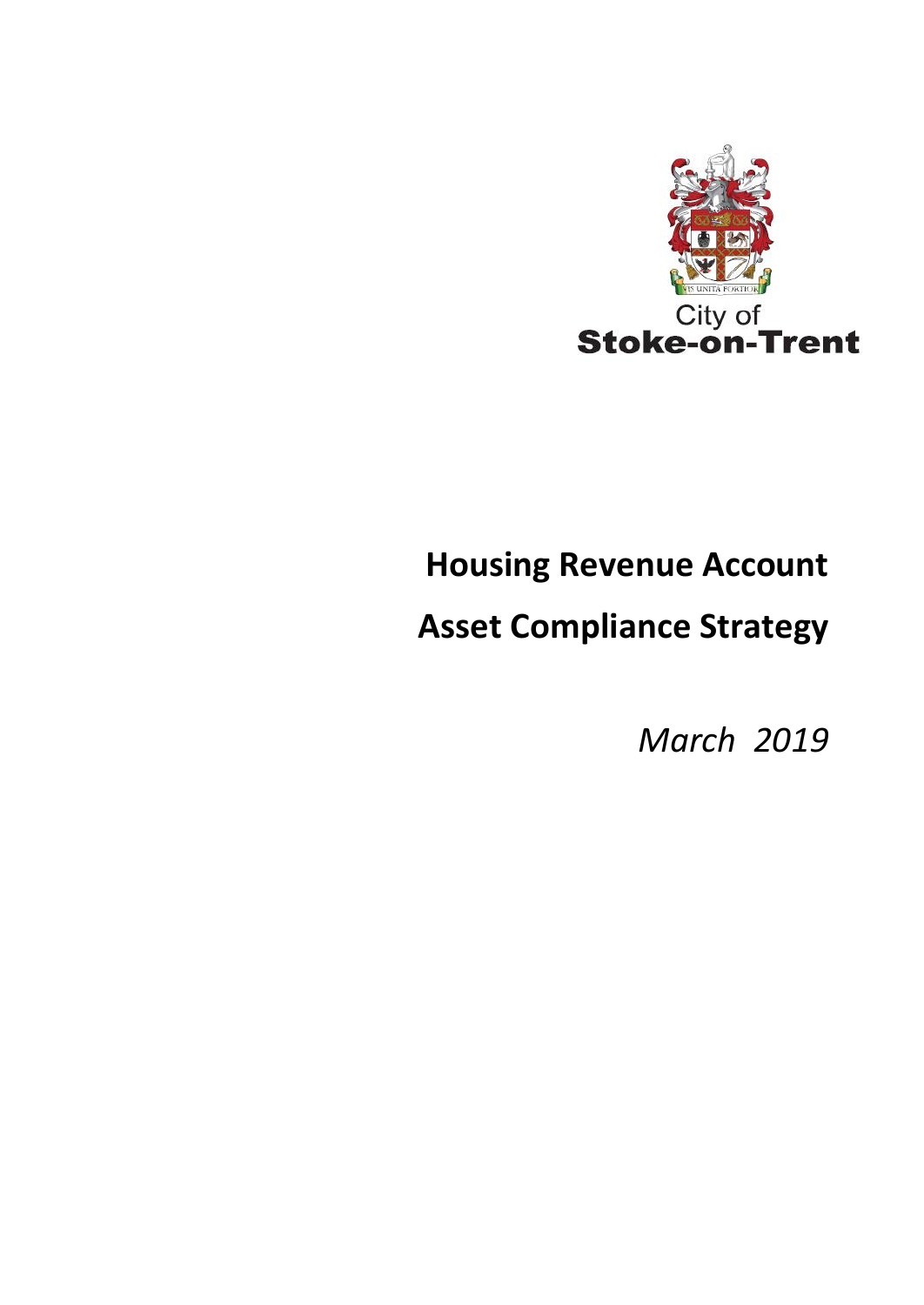# **CONTENTS**

|                | <b>Section</b>                                                                                                                                                                                                                       | Page      |
|----------------|--------------------------------------------------------------------------------------------------------------------------------------------------------------------------------------------------------------------------------------|-----------|
| $\mathbf{1}$ : | <b>Introduction</b>                                                                                                                                                                                                                  | 4         |
| 2:             | <b>Strategy statement</b>                                                                                                                                                                                                            | 4         |
| 3:             | <b>Strategy aims and objectives</b>                                                                                                                                                                                                  | 5         |
| 4:             | <b>Management responsibilities</b>                                                                                                                                                                                                   | 6         |
| 5:             | Safe homes and neighbourhoods                                                                                                                                                                                                        | 8         |
| 6:             | a. Asbestos management<br>b. Electrical safety<br>c. Fire safety<br>d. Gas and other fuel safety<br>e. Legionella control & water safety<br>f. Mechanical and Engineering equipment safety<br><b>Management Plans and Procedures</b> | Separate  |
|                |                                                                                                                                                                                                                                      | Documents |
|                | a. Asbestos management<br>b. Electrical safety<br>c. Fire Safety<br>d. Gas and other fuel safety<br>e. Legionella Control and water safety<br>f. Mechanical and Engineering equipment safety                                         |           |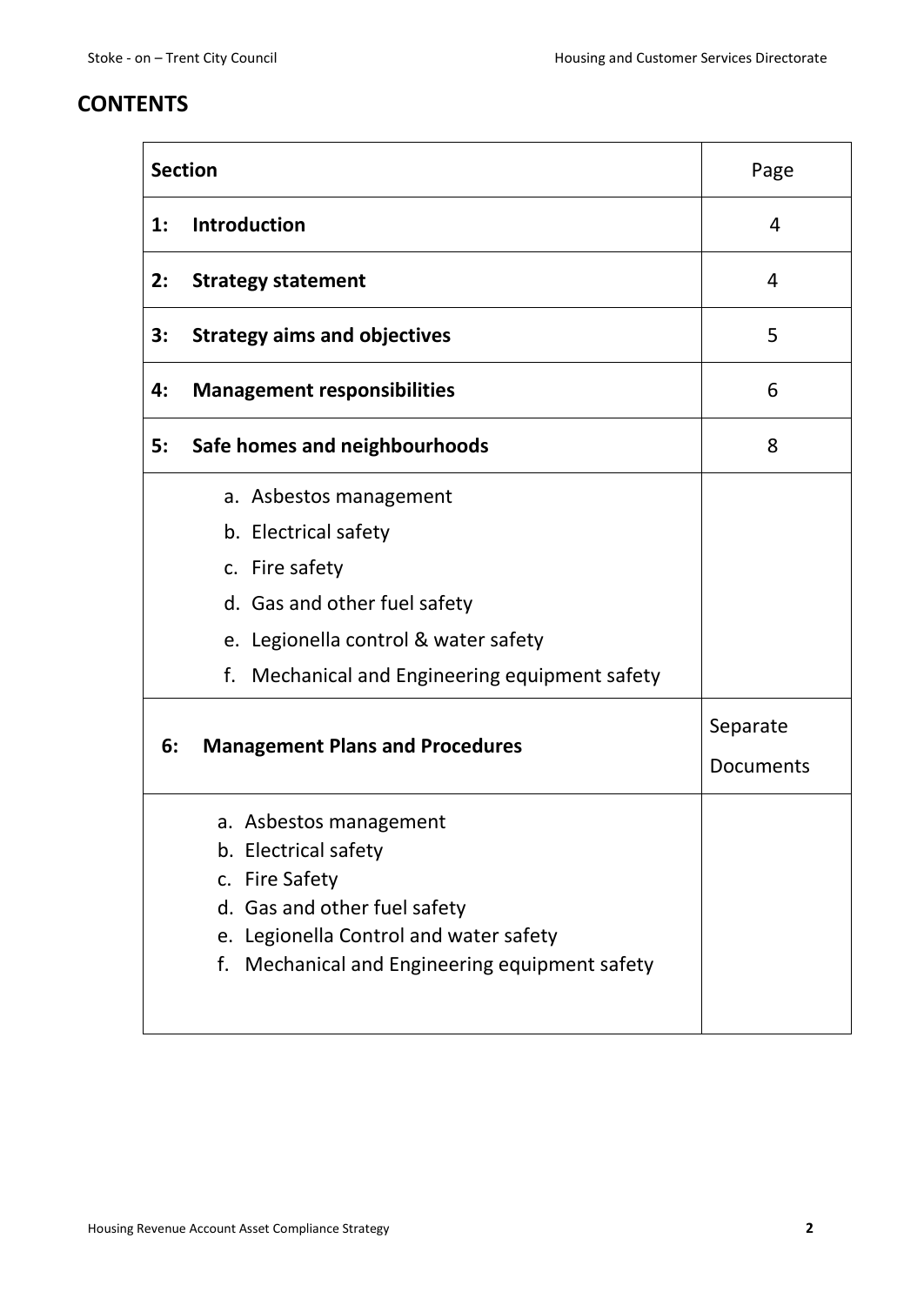# **DOCUMENT VERSION CONTROL Date of issue** March 2019 **Date of next review** April 2020 **Strategy Owner** | Name **Carl Brazier**  Position **Director** Team **Housing & Customer Services**

If you are viewing this document from your personal drive or as a hard copy, it may not be the latest version. The current version of this document and related paperwork can be found on the Staff Intranet

## **CONTACT DETAILS FOR COUNCIL OFFICERS WITH KEY ROLES RELATING TO THIS DOCUMENT**

|                                       | <b>Unitas</b>                              | <b>Housing Management Team</b>          |
|---------------------------------------|--------------------------------------------|-----------------------------------------|
|                                       | Key Staff Member name & contact<br>details | Key Staff Member name & contact details |
| <b>Asbestos</b>                       | Delivery and Compliance Manager (6278)     | Housing Operational Lead - South (3138) |
| management                            | Lead Officer - Compliance (4724)           | Housing Operational Lead - North (6083) |
|                                       | Delivery and Compliance Manager (6278)     | Housing Operational Lead - South (3138) |
| <b>Electrical safety</b>              | Lead Officer - Compliance (4724)           | Housing Operational Lead - North (6083) |
|                                       | Delivery and Compliance Manager (6278)     | Housing Operational Lead - South (3138) |
| <b>Fire safety</b>                    | Lead Officer - Compliance (4724)           | Housing Operational Lead - North (6083) |
| <b>Gas and other fuel</b>             | Delivery and Compliance Manager (6278)     | Housing Operational Lead - South (3138) |
| safety                                | Lead Officer - Compliance (4724)           | Housing Operational Lead - North (6083) |
| Legionella Control                    | Delivery and Compliance Manager (6278)     | Housing Operational Lead - South (3138) |
| and water safety                      | Lead Officer - Compliance (4724)           | Housing Operational Lead - North (6083) |
| <b>Mechanical and</b>                 | Delivery and Compliance Manager (6278)     | Housing Operational Lead - South(3138)  |
| <b>Electrical</b><br>equipment safety | Lead Officer - Compliance (4724)           | Housing Operational Lead - North(6083)  |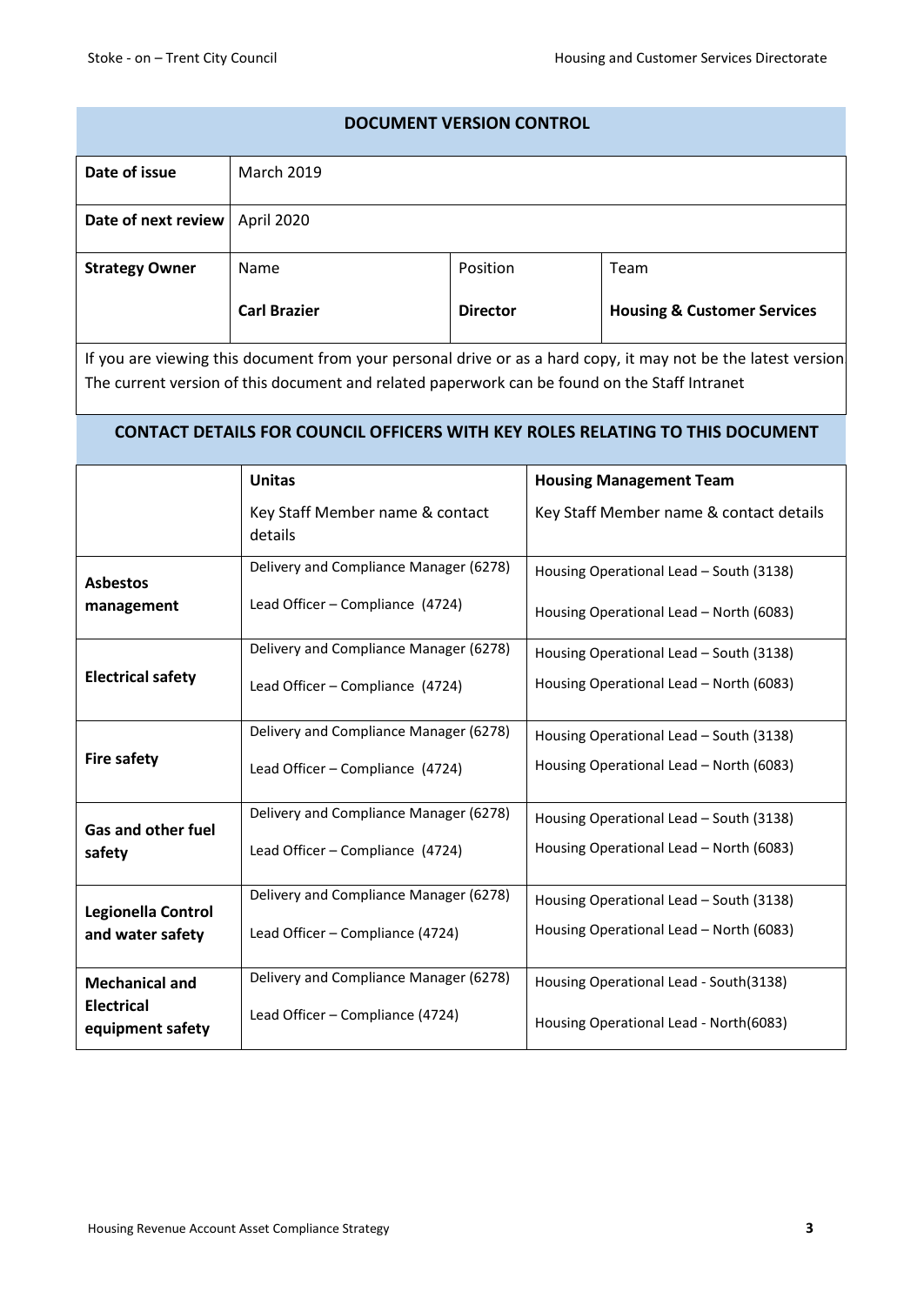#### **1. Introduction**

- 1.1. This strategy sets out our overall approach to health and safety relating to Council homes and other properties that are accounted for in the Housing Revenue Account. It focusses on the key aspects of property management and maintenance, and provides a framework to deliver a consistent approach to managing health and safety in the home in our role as a housing provider.
- 1.2. We use the term 'resident' to mean anyone who is a Council tenant or leaseholder.
- 1.3. We present in this document:
	- a. **Section 2- Strategy statement:** Our commitment to providing safe and hazard-free homes and neighbourhoods;
	- b. **Section 3 - Strategy aims**: What we want to achieve;
	- c. **Section 4: Management responsibilities**: Who is broadly responsible for what;
	- d. **Section 5**: **Operational monitoring arrangements**: Our overall approach to ensuring that this strategy and supporting procedures operate as intended and are updated to reflect continual improvement and good practice;
	- e. **Sections 5, 6, 7, 8, and 9**: Arrangements for dealing with the various aspects of health and safety in the home namely:
		- **i. Asbestos management;**
		- **ii. Electrical safety;**
		- **iii. Fire safety;**
		- **iv. Gas and other fuel safety;**
		- **v. Legionella control & water safety;**
		- vi. **Mechanical and Engineering equipment safety**.
- 1.4. Detailed procedures, guidance for staff and residents and other supporting material are subsidiary to this document and provide more operational guidance for staff.
- 1.5. This strategy and supporting documents are available to members of the Housing and Customer Services Directorate (HCSD).
- 1.6. The boundaries of control between residents and the Council are defined in tenancies, leases and licenses. Joint working between the Housing and Customer Services Directorate and residents is instrumental to manage health and safety risks inside homes and surrounding areas.

## **2. Strategy statement**

- 2.1. Stoke on Trent City Council recognises and accepts its responsibility to provide and maintain safe homes, neighbourhoods, amenities and general living conditions for residents and those who visit Council homes. As a social landlord and employer, we have a moral and legal responsibility for various aspects of health and safety.
- 2.2. We are committed to the provision of high standards of health and safety and will devote adequate resources to continue to maintain and develop policies and procedures to facilitate safe living and working environments for residents and staff. This will support our culture of having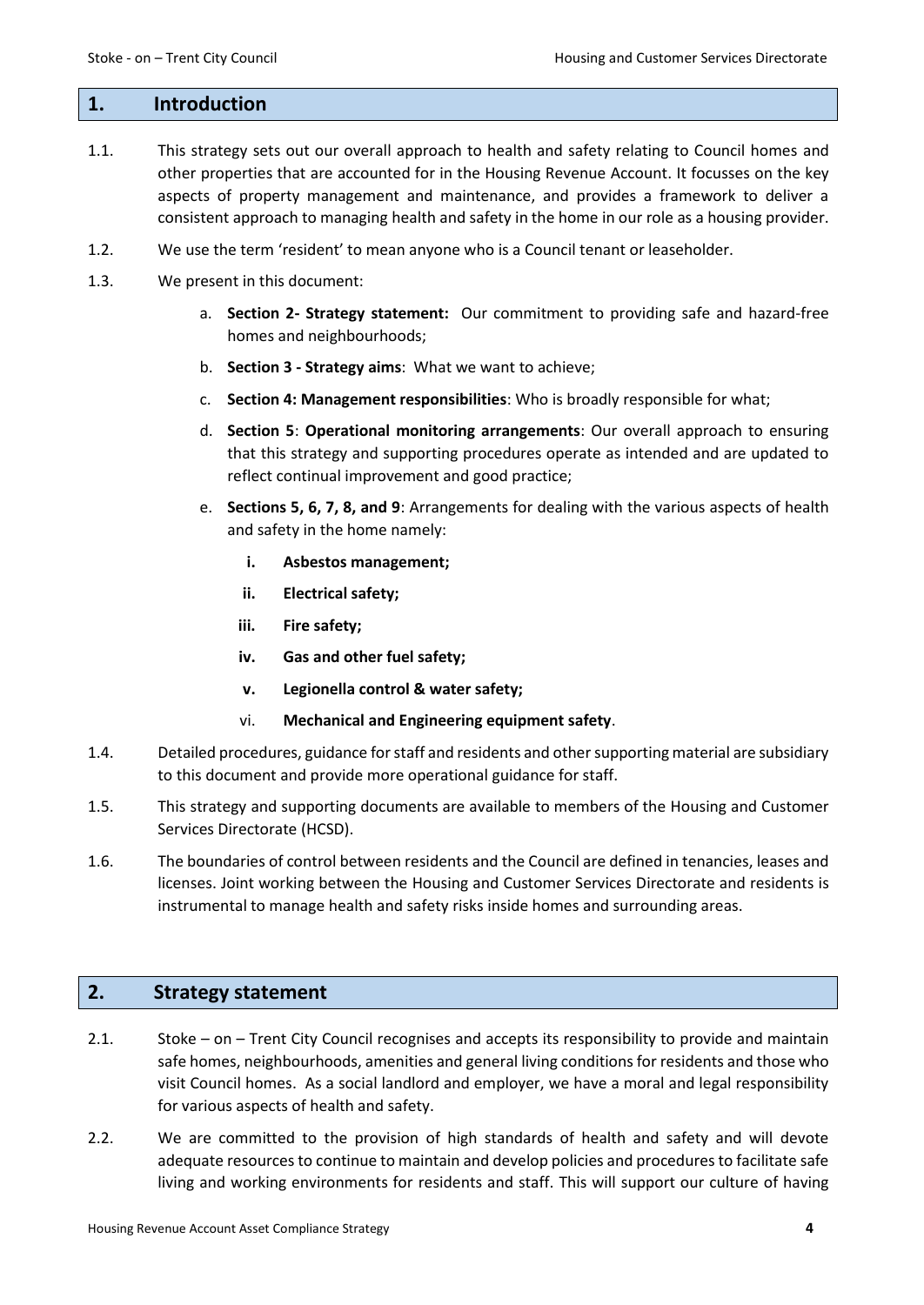adequate control over risk to minimise injury and loss. Where appropriate, our approach will be to manage risks at an acceptable level as we recognise that it is not always possible to eliminate all risks.

2.3. We recognise that every accident or dangerous occurrence, however slight, is a matter of concern and that the need for constant alertness of staff and others is important to identify potential hazards and remove or minimise their effect. We will institute and maintain safe working practices throughout the Housing and Customer Services Directorate and when working with external agents, so that as far as is reasonably practical, the safety or health of residents, staff or others is not impaired.

## **3. Strategy aims and objectives**

- 3.1. Our principle aim is to provide and maintain safe homes, neighbourhoods, amenities and general living conditions are ensure that hazards are identified and suitably managed. We want to protect the health and safety of residents, visitors, staff, contractors. We recognise our duty to ensure that our homes are safe and suitable for letting and whole-heartedly embrace our obligations to ensure, whenever possible, that risks to health and safety are minimised.
- 3.2. Our approach to health and safety has been developed using good practice across the public and private sectors. We aim to meet legislative and social housing regulatory requirements and adopt essential principles and core actions to reduce and manage risks.
- 3.3. Our key goal is to secure the health, safety and welfare of those who may be affected by our work and actions by:
	- a. Adopting safe working systems and practices in the delivery of property-related services to tenants and leaseholders and protect them from dangerous occurrences;
	- b. Fostering a commitment to health and safety through staff and resident consultation and involvement to promote and achieve safe and healthy conditions in homes and neighbourhoods;
	- c. Improving awareness of health and safety management amongst Housing and Customer Services Directorate staff and contractors through training, guidance, effective communication systems and management structures;
	- d. Carrying out risk assessments via competent persons to check our performance and effectively identify and mitigate uncontrolled risks
	- e. Setting health and safety performance targets to support effective risk management and reporting;
	- f. Reporting relevant incidents and accidents in accordance with statutory requirement and Housing and Customer Services Directorate protocols
	- g. Controlling relevant documents and management plans and regularly reviewing policies, procedures and guidance remain in line with statutory requirements and reflect good practice.
- 3.4. This strategy, management plans and procedures should be used by all Housing and Customer Services Directorate employees and contractors as a guide to the safe management of activities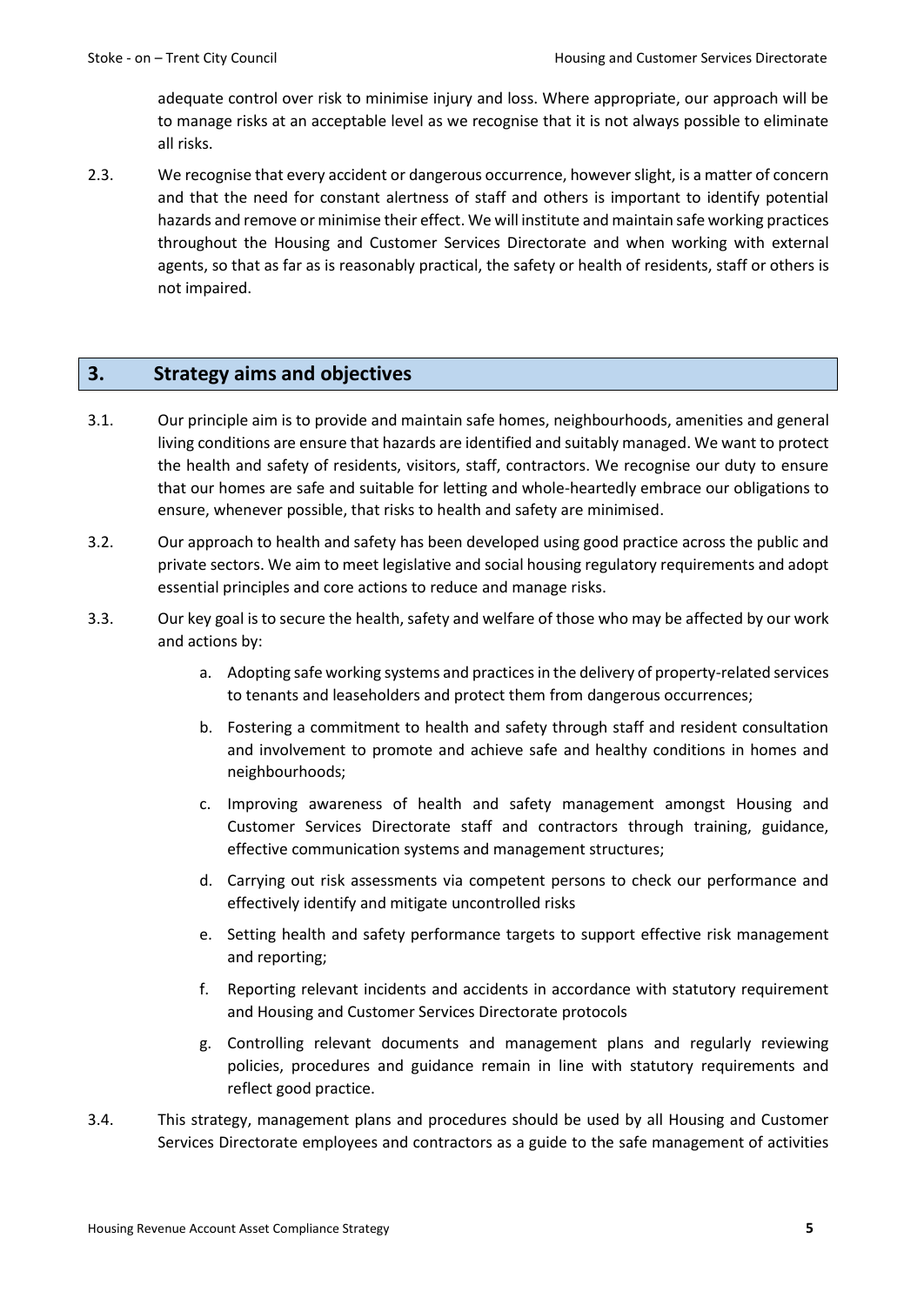related to provision of services to residents. It is supported by, and should be read in conjunction with, detailed procedures and staff guidance relating to health and safety.

3.5. This strategy is subject to periodic review and reassessment in the light of any legislative changes or major incidents.

### **4. Management responsibilities**

- 4.1. Health and safety is an integral part of the management function within the Housing and Customer Services Directorate. Thus, all staff are responsible for implementing this strategy and everyone has a role to play in its success. We therefore expect employee co-operation so that they can make a positive contribution and aid continual improvement.
- 4.2. The law places almost all accountability and responsibility for health and safety on the landlord and employer at the highest management level of the organisation. Although some duties and responsibilities may be delegated, accountability for health, safety and welfare at work is not transferable.
- 4.3. Directors and senior managers have a special duty to secure a high standard of health and safety and show proper concern for their own and others safety by exercising due care and attention, and observing authorised methods of working and code of practices, including those inherent in their professional or trade training.
- 4.4. The practical application of the duties and responsibilities are normally delegated to other employees and external contractors.
- 4.5. The following sets out the overall strategy and operational responsibility and accountability for this strategy. More detailed responsibilities are set out at relevant sections within this strategy**:**
	- a. **Overall accountability**: The **City Director** has the overall responsibility and the ultimate accountability for health and safety.
	- b. **Executive responsibility**: The **Director of Housing and Customer Services** is responsible for the overall effectiveness of this strategy for the Housing and Customer Services Directorate and residents and:
		- i. Recommend strategy for approval by the Council;
		- ii. Make sure that risk reduction and control methods are in place and used to decide upon priorities and objective setting for suitably managing hazards in and around homes, neighbourhoods, amenities and general living conditions and controlling risk as far as is reasonably practicable;
		- iii. Meet and monitor operational standards in line with statutory requirements, approved codes of practice and/or best practice;
		- iv. Ensure that adequate resources are available and allocated in order to manage health and safety risks effectively;
		- v. Ensure evaluation, monitoring and review of health and safety arrangements and performance formally at least once every quarter;
		- vi. Escalate problems to the City Director where appropriate;
	- c. **Operational responsibility** rests with the **Operations Director, Unitas; and in some cases Assistant Director, Housing Management and/or Assistant Director, Private Sector**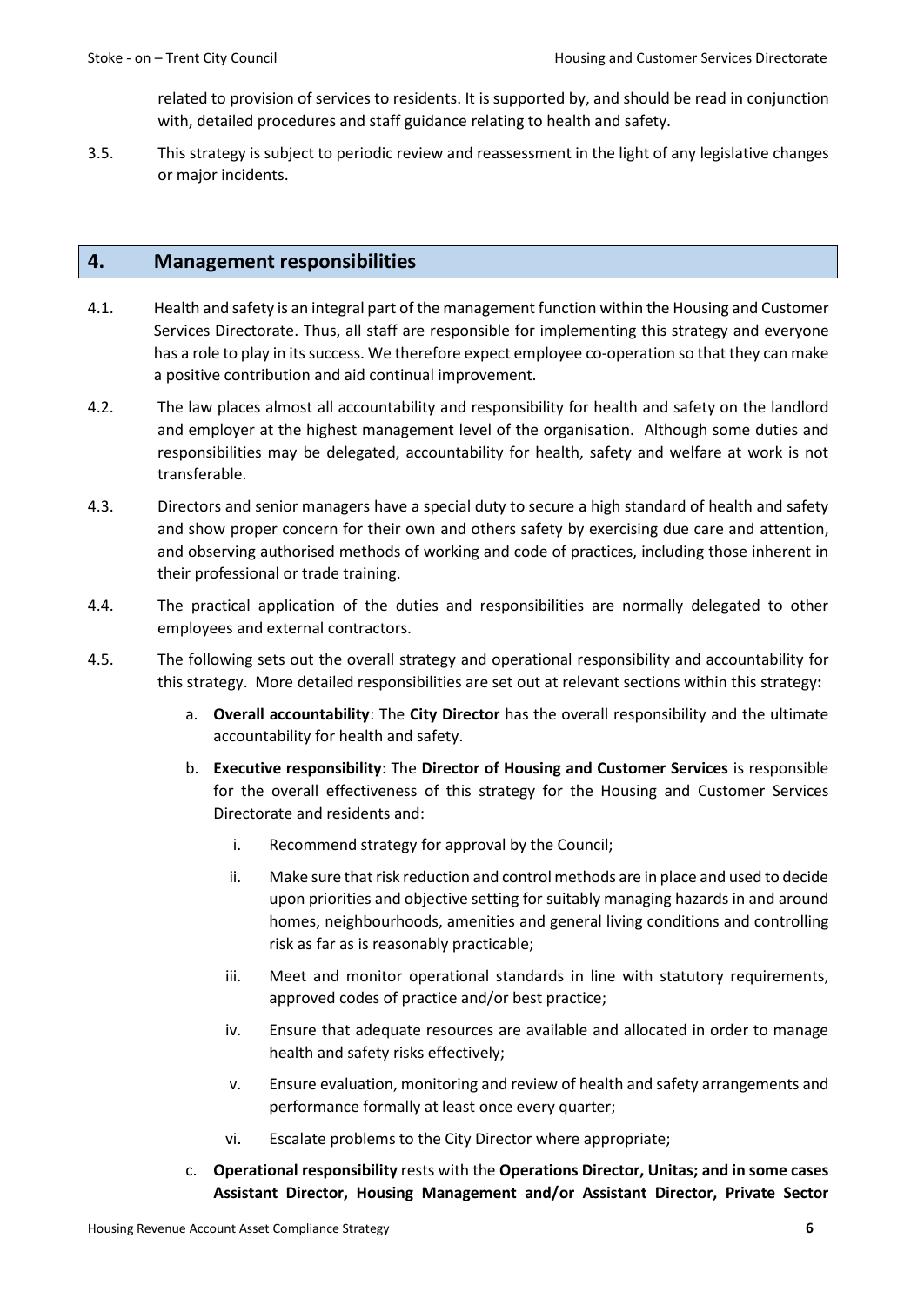**Housing, Development & Regeneration.** They are responsible for ensuring management control of this service and for:

- i. Ensuring that management systems and support to maintain standards are in place;
- ii. Delegating duties to colleagues and contractors and ensuring that independent assurance is obtained for the different areas of this strategy.
- iii. Making sure that appropriate action is taken to address health and safety issues that may arise;
- iv. Ensure that emergency and/or contingency plans are in place;
- v. Arrange or undertake investigations as necessary;
- vi. Ensuring that job roles include relevant responsibilities of post-holders.
- d. **Operational implementation: The Head of AM&I, Unitas; the Head of Planned, M&E, Unitas and the Strategic Manager, Housing Management; and the Strategic Manager, Housing Development & Regeneration, Housing Services;** and their managers/supervisors are responsible for:
	- i. Delivering the health and safety service for their specific areas of responsibility, whether delivered through in-house staff or external contractors;
	- ii. Taking operational responsibility for day to day working practices and procedures, keeping abreast of legislative changes and best practice and being accountable for the performance of their team, including and undertaking impromptu monitoring as part of their routine job;
	- iii. Make sure that risk assessments and method statements are in place and implemented. Monitor review, amend as necessary to ensure that suitable measures are devised and implemented;
	- iv. Ensure that staff are provided with relevant information, instruction, supervision and training to enable them to carry out their duties;
	- v. Arrange relevant training for new and existing staff, trainees and apprentices who work within their service remit;
	- vi. Ensure any contractors is aware of this strategy, our procedures and any other relevant information.
	- vii. Regularly inspect and monitor the implementation of this strategy, management plans and procedures for their area and escalate issues to their manager.
- e. **Operational overview: All relevant Managers and/or Supervisors**, collectively will ensure the following:
	- i. Consider compliance with the strategy and operational practices;
	- ii. Assess performance against targets;
	- iii. Consider the provisions for health and safety;
	- iv. Assess requirements for training and communication for colleagues and residents;
	- v. Compliance with Risk Assessments;
	- vi. Regularly review and update of emergency and/or contingency plans;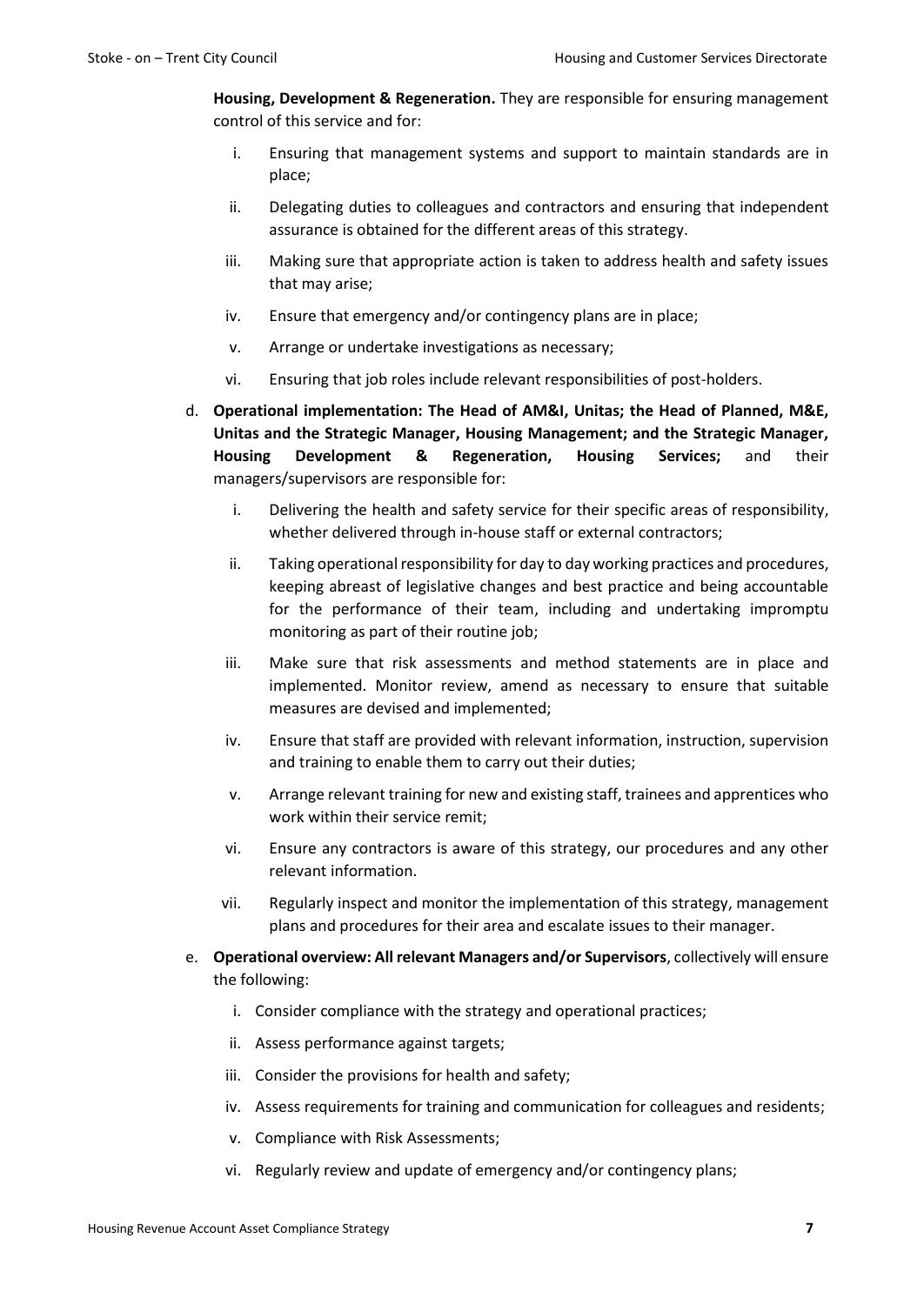- vii. To consider the needs of vulnerable residents and those with diverse needs and act accordingly.
- f. **All Council Officers, trainees/apprentices and volunteers** are required to:
	- i. Attend relevant training as determined by the post and level of responsibility;
	- ii. Co-operate with their employer to ensure compliance with this strategy;
	- iii. Identify and report any relevant concerns to their supervisor or another senior manager;
	- iv. Ensure that any staff they supervise follow all relevant guidelines and comply with this strategy;
	- v. As a condition of employment, all staff must remember that deliberate breach of and ignorance of this strategy is a disciplinary offence and may lead to legal action.
- g. **Contractors, consultants and external agents** are required to abide by this strategy at all times. Relevant managers are responsible for ensuring that relevant documents are provided to external providers and for monitoring their performance. Contracts will feature relevant sections of this strategy and procedures, together with any other technical information on specific topics.
- h. **Governance level assurance**: The Leader of the Council and the Cabinet Member with responsibility for Council Housing will ensure that they receive assurance regarding adherence to this strategy, together with relevant reports demonstrating effective management and legal compliance.

## **5. SAFE HOMES AND NEIGHBOURHOODS**

## **ABSESTOS MANAGEMENT**

#### 5.1. **Legislative requirements**

The Control of Asbestos Regulations 2012 (CAR) set out the 'Duty to manage' asbestos in nondomestic premises and in buildings they own or manage under tenancy agreements or lease contracts.

The responsibilities of 'the dutyholder' to manage the risk from asbestos by:

- a. Identifying whether there are any asbestos containing materials (ACM's) in the properties, where they are and their condition;
- b. Maintaining an up to date record of all ACM's;
- c. Assessing the risk from any ACM's;
- d. Preparing and maintaining an Asbestos Management Plan (AMP) setting out how ACM's will be managed;
- e. Ensuring the AMP is put into action, monitored and reviewed;
- f. Establishing a system to ensure that the location and condition of ACM's are available to anyone who is liable to work on it or disturb it.

#### 5.2. **Housing & Customer Services Directorate strategy**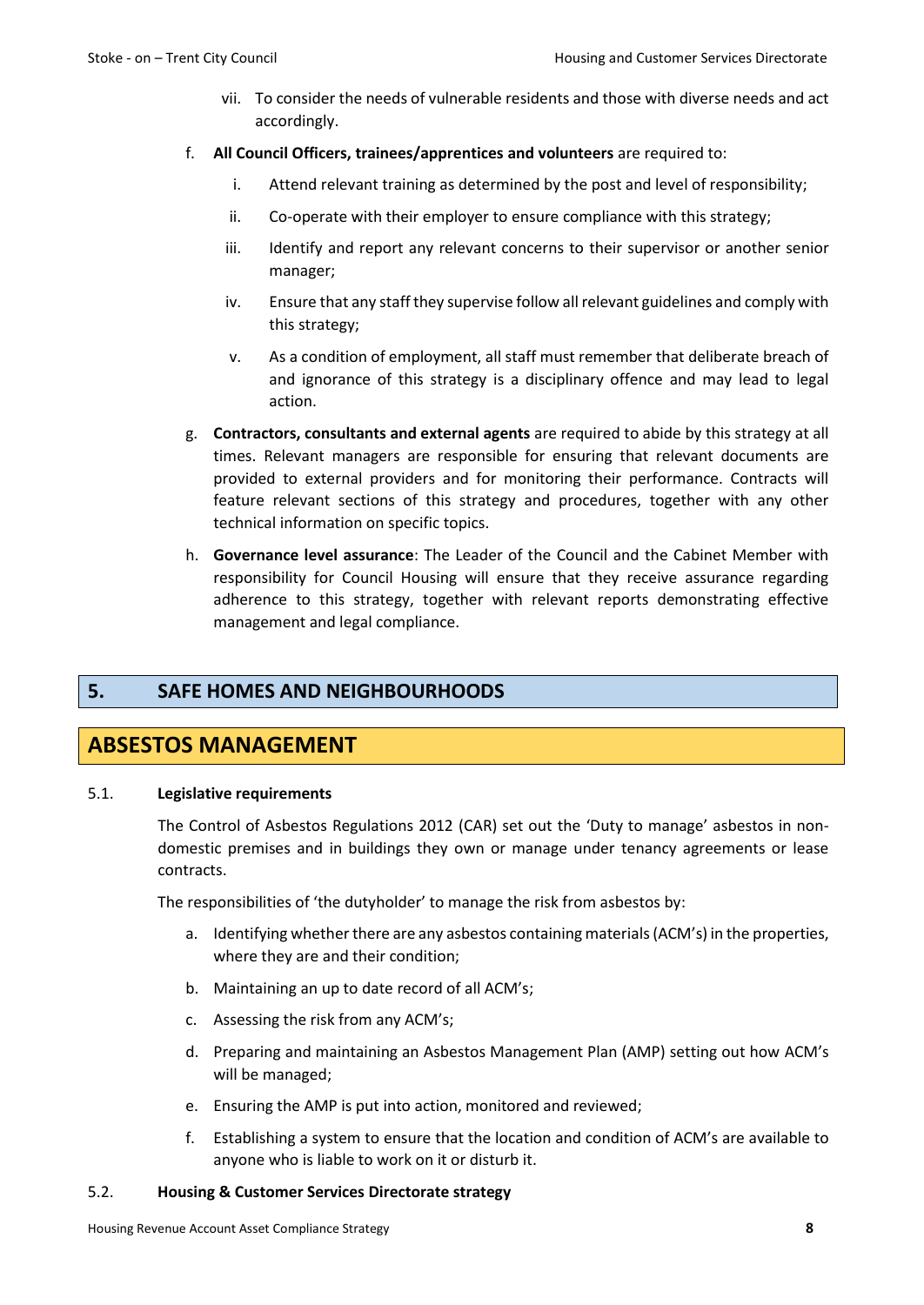We acknowledge the health hazards arising from exposure to ACM's and will protect those tenants and other persons who may potentially be exposed to asbestos so far as is reasonably practicable.

This strategy supports us to manage and monitor materials that we have confirmed or presumed to contain asbestos, in a safe manner to reduce the risk of asbestos exposure to protect colleagues, customers, visitors, the general public and contractors. Our aim is to ensure that asbestos related risks arising from our work activities are effectively minimised and managed.

#### 5.3. **What we will do**

We acknowledge the health hazards arising from exposure to ACM's and will protect residents and others who may potentially be exposed to asbestos as far is reasonably practical. Detailed procedures, a management plan and other relevant documents including responsibility and accountability are in place to reduce and manage risks, and summarised as follows:

- a. Appoint a Duty Holder for the development and updating of the Asbestos Management Plan (AMP);
- b. Ensure that the Duty Holder has the time, knowledge and resources to ensure it is actioned, monitored and reviewed;
- c. Set out in the AMP outline procedures for preventing or reducing the risks from asbestos materials in line regulations and good practice and ensure that:
	- I. Our property database provides an 'Asbestos Register' that provides easy access to details about properties, location and type of asbestos presence in Council homes, communal areas and other buildings owned or managed by the Housing & Customer Services Directorate or accounted for in the Housing Revenue Account so that information is available to all those who are likely to undertake work in Council homes and to any other interested parties upon reasonable request;
	- II. Systems are in place to conduct regular surveys to assess the condition of properties, control access to asbestos containing materials, update the Asbestos Register and inform risk planning and mitigation;
	- III. Gather and give information relating to asbestos to relevant persons;
	- IV. Carry out appropriate surveys for all void properties where one has not already been completed and share the necessary information with employees and incoming residents;
	- V. Make all reasonable efforts to give relevant information to tenants who exercise the Right to Buy to protect them from asbestos related risks;
	- VI. Seek to obtain copies of asbestos surveys from leaseholders or freeholders where we share common areas;
	- VII. Share with residents general information about risks relating to asbestos, and where possible, provide them with appropriate information when asbestos is discovered or treated within their home or immediate vicinity;
	- VIII. We make others aware of asbestos materials located in the building, including the emergency services;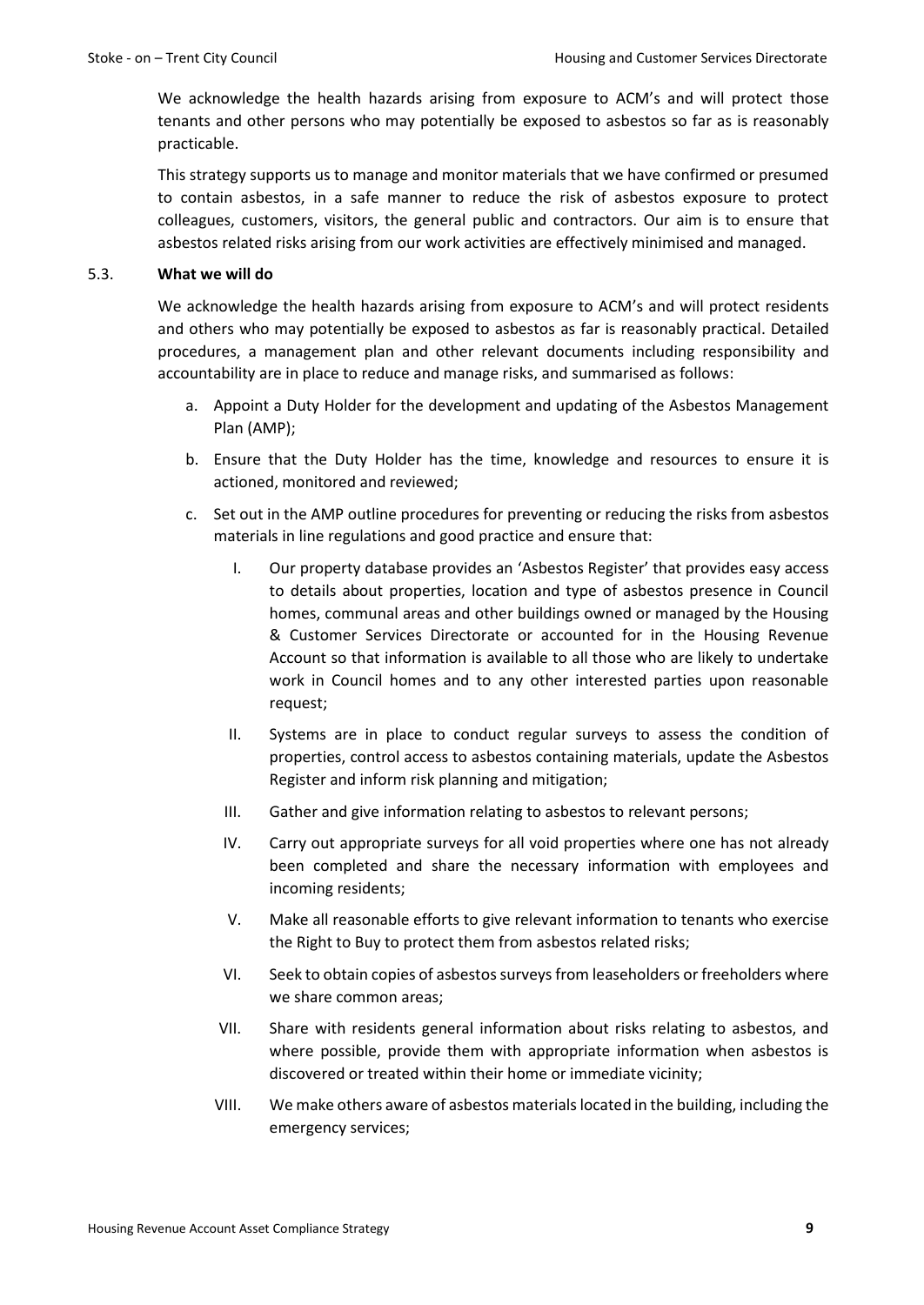- IX. Systems and processes are in place for managing contractors who work in Council-owned homes and communal areas and those who are responsible for the safe disposal of hazardous material;
- X. Emergency planning and procedures for controlling accidental exposure to asbestos are in place;
- XI. All employees, contractors and consultants working with ACM's on our premises are competent, have adequate information of all ACM's;
- XII. Only employ contractors who are licensed to work with or remove asbestos containing materials;
- XIII. Asbestos surveys are undertaken only by qualified and competent persons.
- XIV. Work with employees and contractors to undertake further investigations, carry out risk assessments and prepare acceptable work plans to reduce risks when asbestos is discovered through routine repairs and maintenance.
- XV. Employees, contactors and consultants are enabled and encouraged to make the necessary notifications to the Housing and Customer Services Directorate in accordance with the law.
- XVI. Provide asbestos awareness briefings to Housing and Customer Services Directorate staff generally and dedicated training to those who are likely to come into contact with asbestos.
- XVII. Put in place management processes for the Dutyholder and an 'Independent Competent Advisor' to formally review the Asbestos Management Plan at least annually, to check its effectiveness and where appropriate agree an Action Plan to make necessary improvements.

# **ELECTRICAL SAFETY**

#### 5.4. **Legislative requirements**

The Landlord and Tenants Act 1985 places a legal duty on landlords to ensure that water, gas, sanitation and electrical installations within the properties and communal areas are kept in good repair and in proper working order.

Building Regulations require all electrical work carried out on domestic properties to meet wiring regulation requirements. In addition, the Housing, Health and Safety Rating System supports landlords to ensure that lighting sockets, wiring, fire detection systems and equipment are safe.

The Electricity at Work Regulations 1989 requires electrical equipment to be maintained to prevent danger. As a landlord, we have a legal responsibility to ensure that electrical installations and any appliances provided for communal use, for example in sheltered housing common lounges, are safe to use.

#### 5.5. **Housing and Customer Services Directorate strategy**

Unsafe electrical installations and appliances can cause significant health hazards and serious injuries, fires and damage to property and possessions.

This strategy supports our aim to manage, monitor and reduce risks relating to unsafe electrical appliances and installations.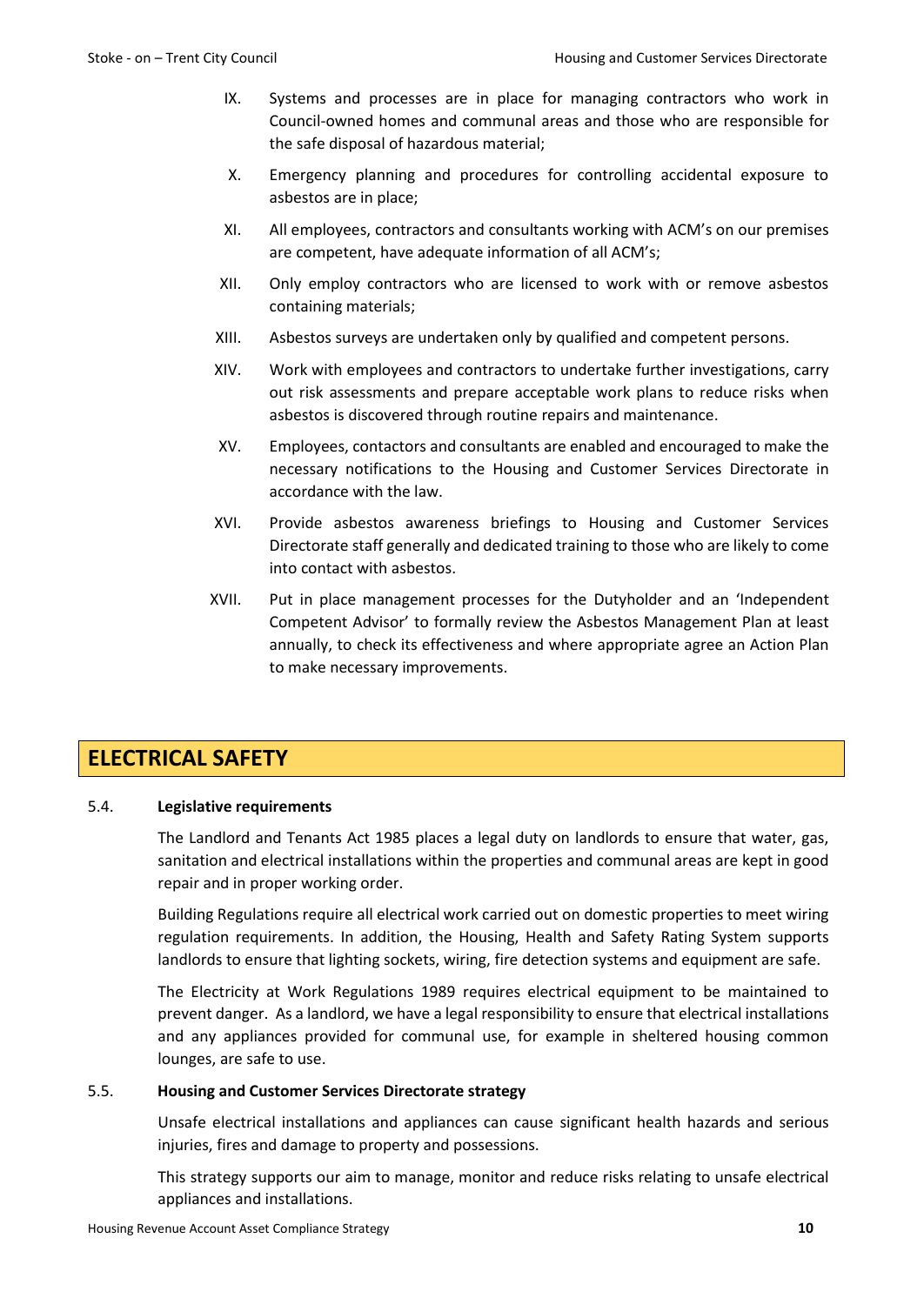#### 5.6. **What we will do**

We acknowledge the health hazards which may arise from electrical installations and appliances. Detailed procedures, a management plan and other relevant documents including responsibility and accountability are in place to reduce and manage risks, and summarised as follows:

- a. Appoint a Duty Holder for the development and updating of the Electrical Management Plan (EMP) to ensure that we systematically carry out inspection of fixed electrical installations in Council homes, communal areas and other buildings owned or managed by the Housing & Customer Services Directorate or accounted for in the Housing Revenue Account.
- b. Ensure that preventative planned maintenance work for on-site Council-owned appliances and equipment is done by an approved contractor or competent employees;
- c. Ensure that the Duty Holder has the resources to ensure that the EMP is actioned, monitored and reviewed;
- d. Ensure that any electrical related work done in our properties is conducted by those who are trained and competent to do so and records are updated and available when needed;
- e. Tenants are required to ensure that any electrical works undertaken by them or their contractor is done so after getting the Council's permission and in line with current regulation requirements;
- f. Carry out periodic maintenance and inspection of hard wired electrical equipment;
- g. Carry out periodic inspection and maintenance of Portable Appliance Testing (PAT) to ensure that appliances are safe to use and update records;
- h. Prohibit 'live' working on electrical systems to avoid injury to personnel and residents;
- i. Ensure that all new installations, alterations and additions are inspected and tested to verify legal compliance;
- j. Require staff, and encourage residents to report problems such as damaged or loose wires, broken casings and Council-owned electrical accessories and cracks and dents in parts or wires;
- k. Provide relevant training to staff and maintain records;
- l. Ensure that appointed external contractors have the relevant qualifications and experience.

# **FIRE SAFETY**

#### 5.7. **Legislative requirements**

The Regulatory Reform (Fire Safety) Order 2005 covers 'general fire precautions' and other fire safety duties that are required to protect 'relevant persons' in case of fire in and around most 'premises'. The Order requires fire precautions to be put in place where necessary and to the extent that is reasonably practicable in the circumstances of the case. The law also refers to all sheltered schemes and communal areas of apartments.

Other relevant legislation and regulations covering fire safety include the Housing Act 2004.

#### 5.8. **Housing & Customer Services Directorate strategy**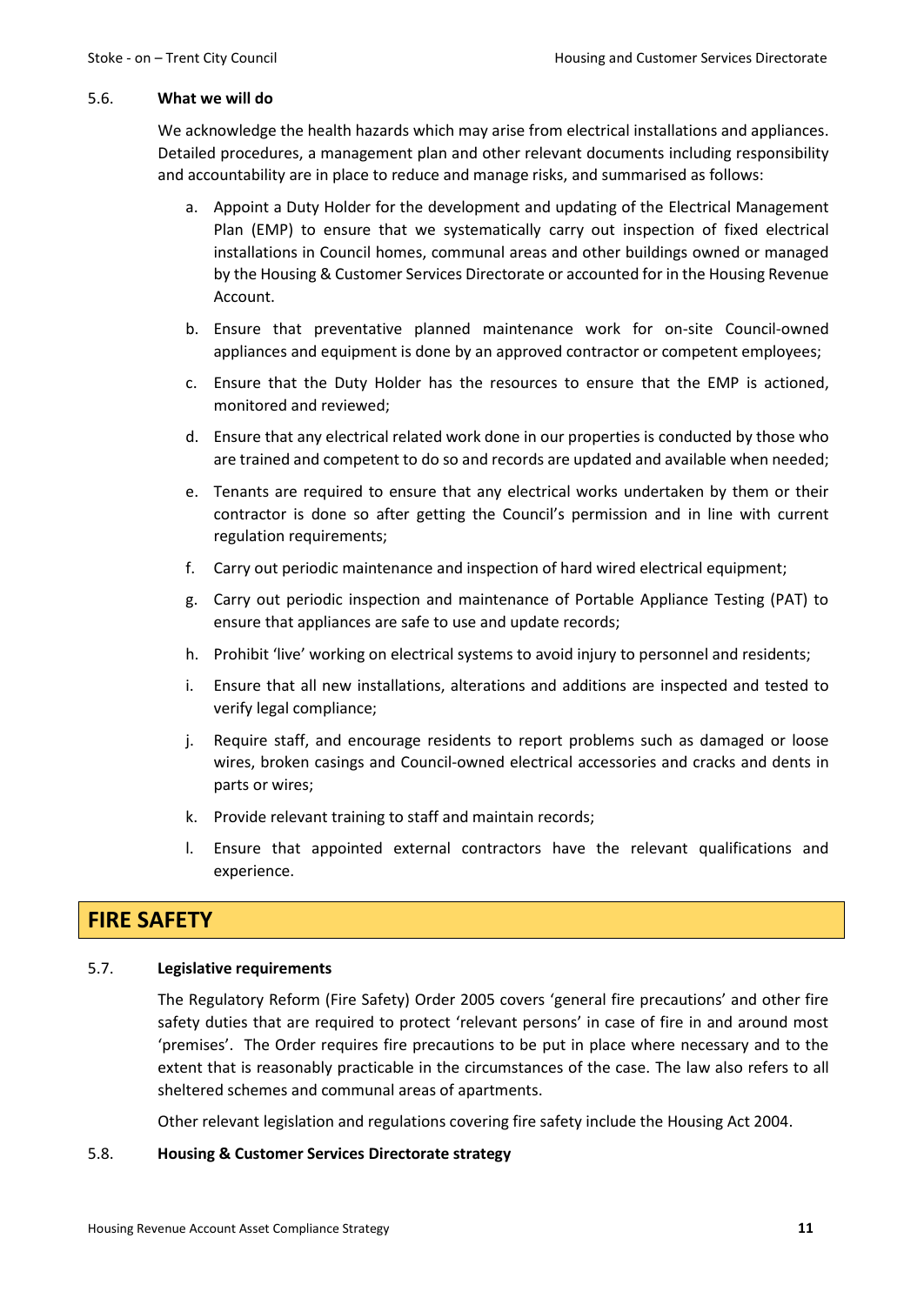We take our responsibility to ensure fire safety in the provision of Council housing very seriously and strive to reduce the risk of fire as low as is reasonably possible.

Our strategic aims for fire safety are to ensure that all housing property is maintained to required standards to minimise fire risks and work in partnership with others, such as the emergency services, in respect of fire prevention.

#### 5.9. **What we will do**

We acknowledge the serious health hazards which may arise from fire. Detailed procedures, a management plan and other relevant documents including responsibility and accountability are in place to reduce and manage risks, and summarised as follows:

- a. Appoint a Responsible Person for taking operational responsibility for discharging our obligations, setting up an overarching Fire Risk Management Plan (FRMP) and supporting plans for local service delivery and continual development.
- b. Ensure that the Responsible Person has the resources to ensure that the FRMP is actioned, monitored and reviewed;
- c. Develop, update and implement a Fire Risk Assessment Plan on a prioritised basis for all relevant properties, based on risk assessment carried out by a competent Fire Risk Assessor.
- d. Only those people, who have the competency to carry out relevant work, including Fire Risk Assessments, will be appointed to do so.
- e. When working with external fire risk assessors, we reserve the right to only work with companies or individuals who are registered under either of the two UK third party accredited schemes (FRACS and BAFE SP205). We will routinely undertake audits to judge the quality of those undertaking fire risk assessments.
- f. Service, maintain, test and check all passive and active fire safety systems and equipment in line with current legislation and standards;
- g. Assess outcomes from Fire Risk Assessments and complete recommendations about remedial actions in a timely manner;
- h. Update the Fire Asset Management Register;
- i. Develop an individual Fire Safety Management Plan for each relevant scheme or block and bring it to the attention of residents and employees;
- j. Keep under review our emergency procedures to ensure that they are appropriate and supportive;
- k. Introduce other policies and systems to identify and control fire hazards in communal areas, for example items stored in communal corridors, to keep fire escape routes clear and available for use at all times;
- l. Ensure staff, and encourage residents and others, to report issues that might give rise to fire incidences;
- m. Provide relevant training to staff and maintain records;
- n. Ensure that appointed external contractors have the relevant qualifications and experience..

#### 5.10. **Resident's responsibilities**

Residents must ensure they will not do anything that may lead to a fire or increased fire risk.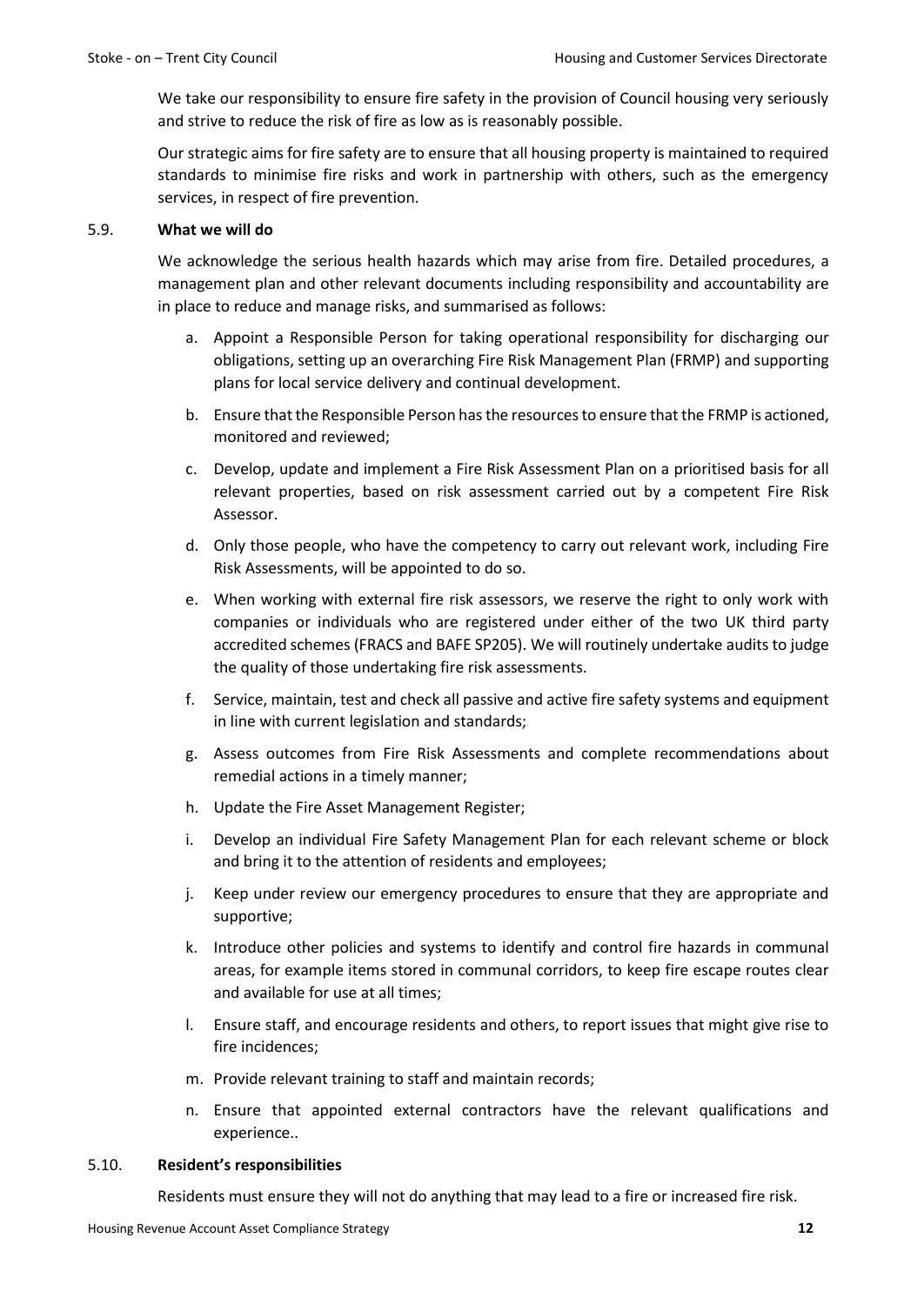## **GAS AND ALTERNATIVE FUEL SAFETY**

#### 5.11. **Legislative requirements**

The Gas Safety (Installation and Use) Regulations 1998 sets out the legal requirements to manage and maintain gas installations and equipment and can be used for prosecutions for failings in relation to gas safety.

#### 5.12. **Housing and Customer Services Directorate strategy**

We will meet our statutory duties to ensure that all Council-owned gas appliances, flues and gas pipe work installed in Council-owned homes are checked for safety, servicing and maintained annually in accordance with legal requirements.

Our strategic aims for gas and heating systems that are fuelled by alternative energy sources are safe to use and maintained to required standards to help minimise health hazards.

Residents are fully responsible for maintaining and servicing all gas and other fuelled appliances **that they own**. However, if the Council comes across any unsafe gas appliances in a resident's home they will follow the guidance in the Gas Unsafe Situations Procedures.

We incorporate the best practices identified by HETAS (Heating Equipment Testing and Approvals Scheme) when managing servicing and maintenance to tenanted properties with Council-owned solid fuel or alternative fuel appliances.

#### 5.13. **What we will do**

We acknowledge the serious health hazards which may arise from gas and other fuel sources. Detailed procedures, a management plan and other relevant documents including responsibility and accountability are in place to identify, reduce and manage risks, and summarised as follows:

- a. Appoint a Responsible Person for taking operational responsibility for discharging our obligations, setting up a Gas and other Fuel Safety Management Plan (G&FMP) and supporting service delivery and continual development.
- b. Ensure that the Responsible Person has the time, knowledge and resources to ensure that the G&FMP is actioned, monitored and reviewed;
- c. Develop, implement and maintain a database of Council homes, communal areas and other buildings owned or managed by the Housing & Customer Services Directorate or accounted for in the Housing Revenue Account owned by the Council, detailing gas equipment and alternatively fuelled heating and hot water systems installed by the Council and requiring annual checks for safety, servicing, maintenance and record keeping. This will include an inventory of all landlord owned heating and hot water system and appliances to ensure that items are inspected when required.
- d. The database will provide easily accessible records of the programme of servicing equipment, inspection dates, work carried, defects/follow up work identify and completed and any other relevant information to help the Council to discharge its responsibilities;
- e. Ensure that safety checks, servicing and installations are carried out by trained personnel who are Gas Safe Registered Engineers and others who are competent to check alternative fuel appliances;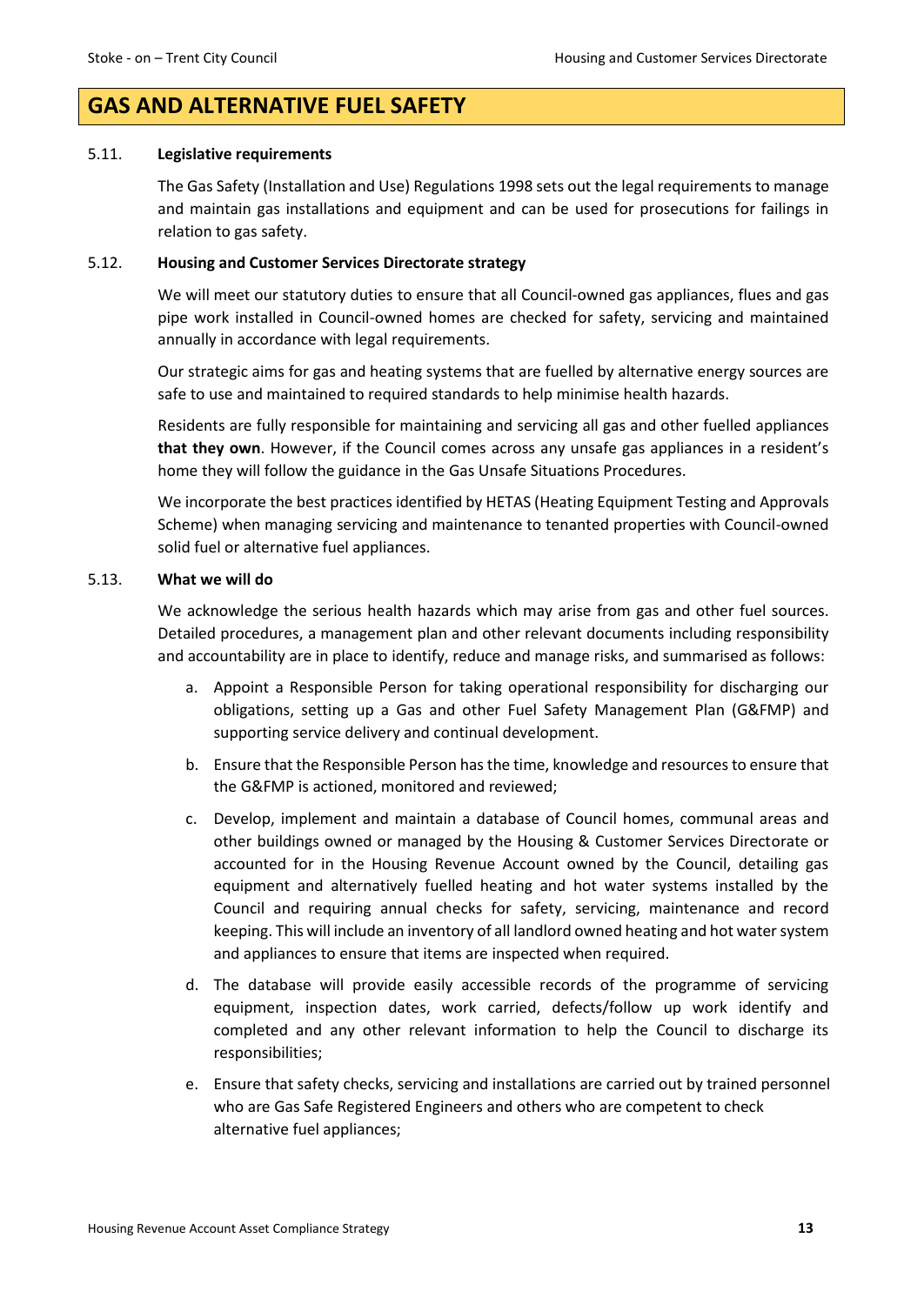- f. Strive to ensure that all Council-owned gas appliances are annually checked for safety, serviced, maintained and recorded in line with Gas Safety Regulations, and have a current and valid Landlords Gas Safety Record (LGSR);
- g. Develop processes and systems to deal effectively with defective appliances, by following the guidance in the Gas Unsafe Situations Procedures, whilst meeting the needs of tenants as far as possible;
- h. Assess outcomes from LGSRs and complete recommendations about remedial actions in a timely manner;
- i. Issue copies of the LGSR to residents within 28 days of completion of the check;
- j. Set up effective quality assurance checks by qualified personnel.
- k. Carry out all necessary health and safety checks during void period and at point of occupation;
- l. Take effective action to gain access to tenants' homes and keep records of steps taken to gain entry;
- m. Recharge tenants for costs where there is wilful neglect or damage, or where the Council incurs unnecessary additional costs.
- n. Ensure that staff are aware of the Council's statutory responsibilities in relation to health and safety;
- o. Require staff, and encourage residents and others to report issues that might give rise to health hazards due to fuel-related risks;
- p. Provide relevant training to staff and maintain records;
- q. Ensure that appointed external contractors have the relevant qualifications and experience.

# **LEGIONELLA CONTROL AND WATER SAFETY**

#### 5.14. **Legislative requirements**

The main regulations that apply are the Control of Substances Hazardous to Health Regulations 2002 and which sets out the requirements to manage and monitor hazardous substances including bacteria. The Regulations can be used to bring prosecutions for failure to manage effectively or if an outbreak of legionnaires disease is attributed to failure of the Council's duties.

#### 5.15. **Housing and Customer Services strategy**

Our aims are to manage and control water safety, particularly in respect to legionnaires disease, to mitigate the risk to customers, staff, visitors and contractors and to ensure legal compliance. As owner and managers of property we will monitor and manage our facilities to reduce risks associated with Legionella bacteria and other contaminants.

Although, more usually found in large cooling towers, air conditioning systems and whirlpool spas, the bacteria can be found in water systems and storage tanks, as well as showers and taps in residential properties. Any action to mitigate the risks associated with Legionella will also counter the risks associated with other contaminants.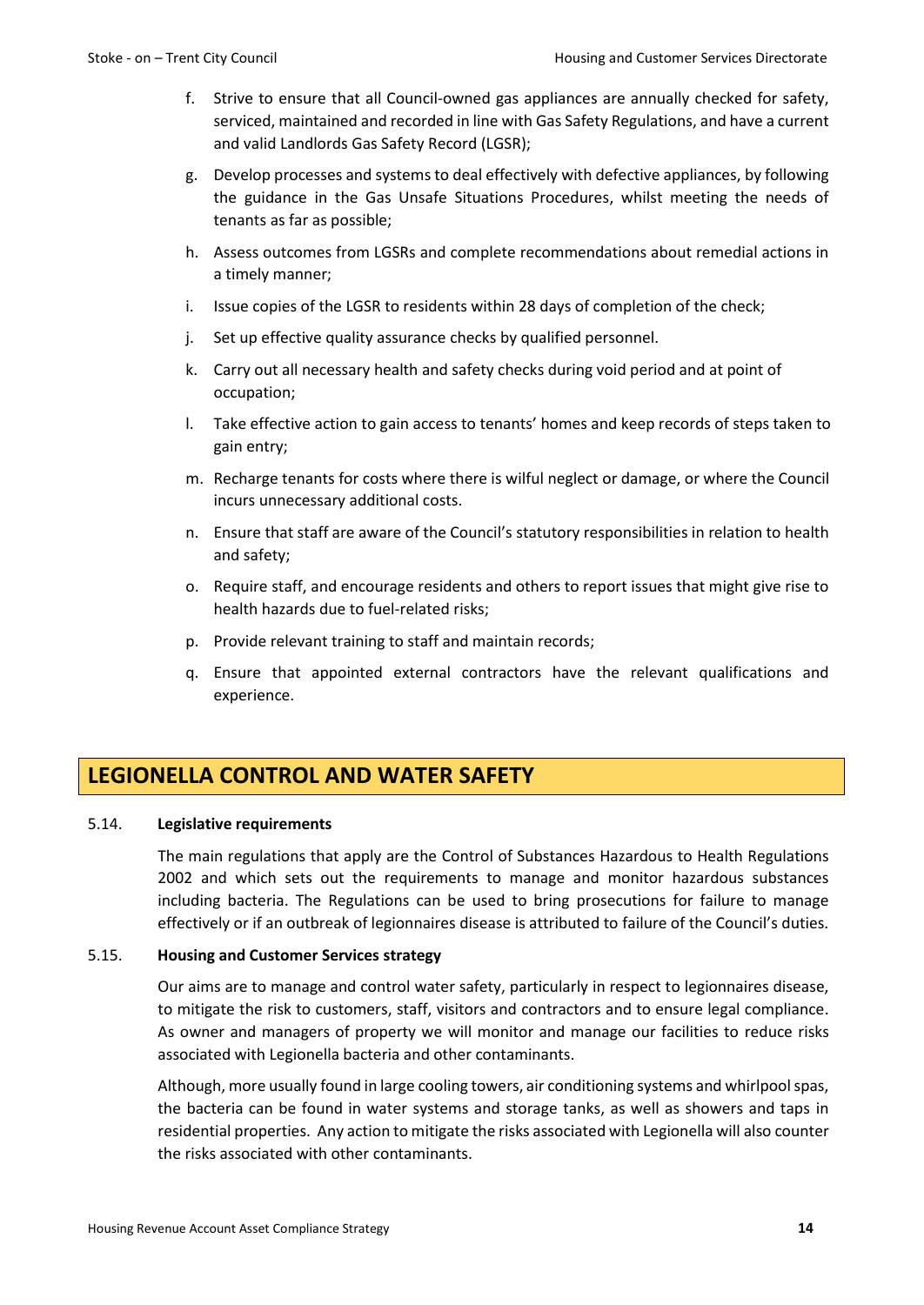This strategy applies to the management and control of legionella in water systems and storage tanks found in the Council's sheltered housing schemes, and where any water supplies found in communal areas and facilities on Council housing estates.

When vulnerable residents are identified we will seek to assist them to reduce the risks associated with scalding from hot water.

#### 5.16. **What we will do**

We acknowledge the serious health hazards arising from legionnaires disease and extremely high water temperature. Detailed procedures, a management plan and other relevant documents including responsibility and accountability are in place to reduce and manage risks, and summarised as follows:

- a. Appoint a Responsible Person for taking operational responsibility for discharging our obligations, setting up a Legionella Control Plan (LCP) and supporting service delivery and continual development.
- b. Ensure that the Responsible Person has the resources to ensure that the WMP is actioned, monitored and reviewed;
- c. Develop, implement and maintain a database of residential properties owned by the Council, with details of individual and communal water supply.
- d. The database will provide easily accessible records of the programme of carrying out water testing, inspection dates, work carried, defects/follow up work and completed and any other relevant information to help the Council to discharge its responsibilities;
- e. Carry out Risk Assessments on a prioritised basisto identify properties with high, medium and low risk categories. Risk Assessments will comply with the standards contained in the Legionella Control Code of Practice;
- f. Ensure that water tests and servicing of any equipment (such as water pumps) is carried out by trained personnel, preferably with membership of a recognised body;
- g. Develop processes and systems to effectively deal with any remedial works are required;
- h. Ensure that staff are aware of the Council's statutory responsibilities in relation to health and safety;
- i. We require staff, and encourage residents and others, to report issues that might give rise to legionella disease, for example reporting stagnant water in communal areas.
- j. Provide relevant training to staff and maintain records;
- k. Ensure that appointed external contractors have the relevant qualifications and experience.

# **MECHANICAL AND ENGINEERING (M&E) safety**

#### 5.17. **Legislative requirements**

The Council's responsibilities for lifts are enshrined in the Lifting Operations and Lifting Equipment Regulations 1998, (LOLER) and require that all lifts, lifting equipment and accessories are maintained in a safe condition and that inspections are carried out by competent persons.